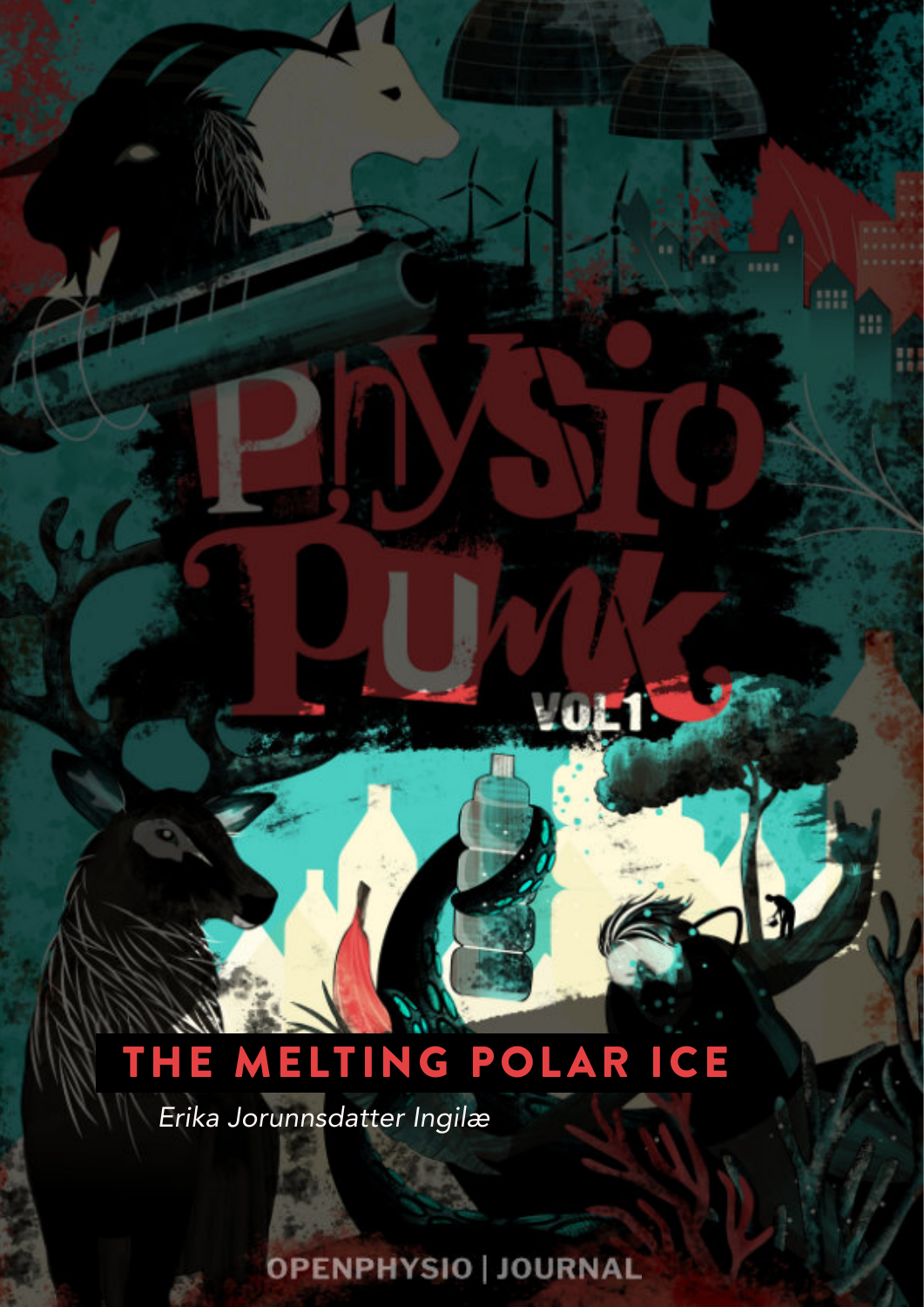## THE MELTING POLAR ICE

Erika Jorunnsdatter Ingilæ*, Bachelor program in physiotherapy, Institute for Health and Care Sciences, UiT The Arctic University of Norway.*

*'The melting polar ice' throws the reader right in the middle of what feels like a great voyage and great adventure. Ongoing global environmental degradation has dramatically increased the melting of permafrost and polar ice caps with troublesome effects for life and health all around. There is a sense of anxiety that comes with recognising the responsibilities with becoming a healthcare professional today, but also a newfound courage in taking them on. In the midst of all these troubles, hope wells up as awareness leads to action and collaboration across any conceivable boundary. Innovative technologies, indigenous leadership and healthcare professionals come together to work towards fantastic solutions with benefits for people and planet alike. Quite powerfully, 'The melting polar ice' expresses the sense of purpose that comes with working toward long-term visions and care for the future, working not only for the present, but also the health of future generations that depend on a healthy environment. Enjoy the ride.*

The silence has finally subsided, both over the ship and the sea. After the thunderous roars of the night's storm, it is as if someone has turned down the volume to the lowest level. The rumble of running legs down the hallways, the clinking of glass in cupboards, and the clicking of locked doors, it feels so far away. I marvel every morning at how great the contrasts are from the storms of the nights to the quiet, immovable world of the days. In the mornings it is just as if the corridors have never seen or heard a human being, and if a tired soul stumbles through the corridors of their cabin, the steps are absorbed by the walls. And if that exhausted soul looked out of the window before collapsing on the bed, the mirror-bright sea would sparkle back a glorious morning greeting that would make anyone believe that misery did not exist on earth. But we all know that is not true. For it is precisely the fact that being able to see the blue sea wherever you turn, as far north as we are now, that is one of the reasons for the misery of today's many societies. The storms that appear every night are, among other things, a consequence of the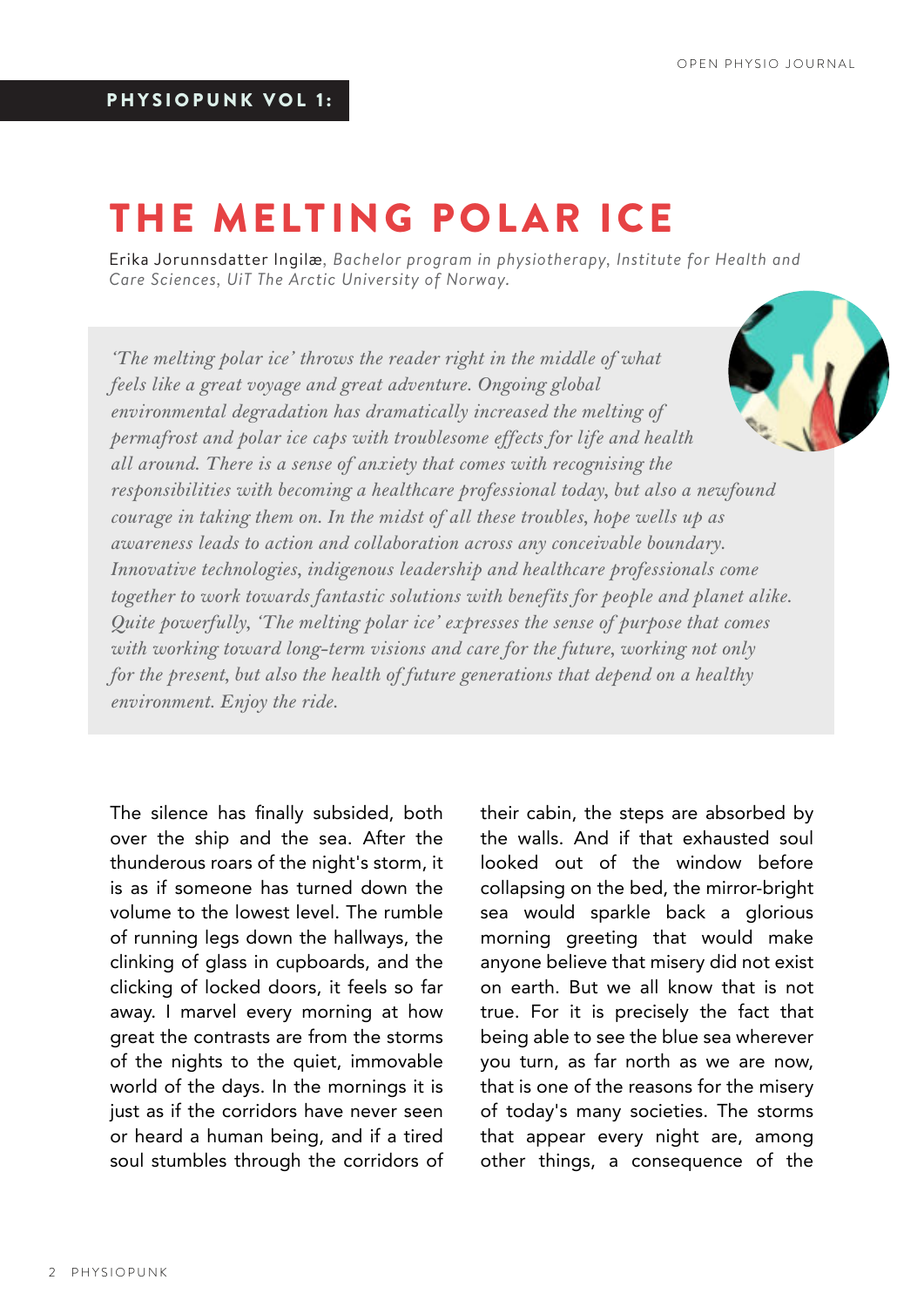endless blue. I often think about how it was in the past. Before the polar ice melted, before the land ice melted, when polar bears and bowhead whales could be observed in real life, and not just in books. Being a polar explorer now cannot be compared to being a polar explorer before.

When Fridtjof Nansen started his voyage from Oslo in 1893 in the hope of reaching the North Pole, the strategy was to let the ship, Fram, freeze in the ice north of Siberia. Based on his calculations, they would be carried along by the ice that was constantly moving, towards Greenland, where they would hopefully pass the North Pole on the road. Nansen and lieutenant Hjalmar Johansen left the ship at some point to continue skiing and dog sledding. I would give a lot to be able to ski today. Give a lot to have the same physical and mental conditions to make such an expedition. But those conditions disappeared along with the ice. For air pollution not only meant that the ocean had to absorb more CO2 to compensate for the concentration differences to the atmosphere, but also led to poorer air quality for us to breathe. Over time with poor air quality, overall population health got worse and worse. The statistics are clear. More environmental changes as a result of global warming have a negative effect on people's health.

There is much that is different about exploring the Arctic then and now, both in terms of what it looks like, the procedure, and the purpose of it. Today the ice is completely gone. Not even a

small piece for an iced coffee. If I am to look at it from the positive side (if there should be one), it gives us the opportunity to sail all over the Arctic without having to worry about when we will freeze in the ice

 $cc$ 

*W I T H AW A R E N E S S C O M E S N E W M O T I VA T I O N A N D A C T I O N . A N D AW A R E N E S S A N D N E W M O T I VA T I O N A R E T H E R E A S O N I D O W H A T I D O T O D AY. N O T T O M E N T I O N , I T F E E L S* **SATISFYING TO WORK TO** *I M P R O V E T H E E N V I R O N M E N T A N D K N O W T H A T T H I S W I L L I M P R O V E P U B L I C H E A L T H , W H I C H I N T U R N A F F E C T S I N D I V I D U A L H E A L T H P O S I T I V E LY.*

Not that it is all wonderful without the polar ice, on the contrary. Because being a polar explorer today is about saving the world. Literally. Without exaggeration. Talk about putting pressure on yourself when choosing a profession. Although the importance and seriousness of my profession scares me, the consequences of no one taking the job are even more frightening. In addition, the curiosity to work with an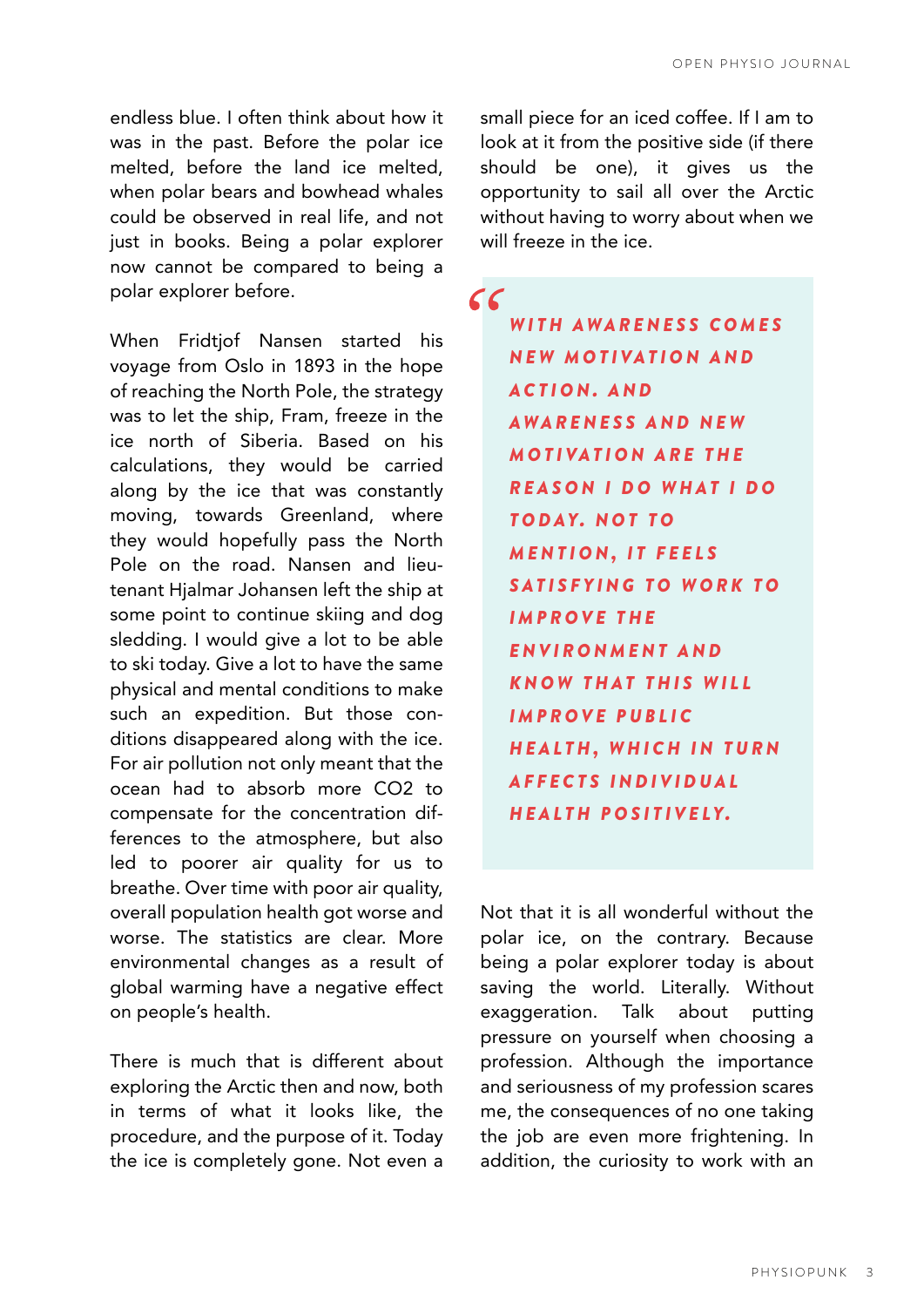alternative polar ice has been burning ever since I talked to my greatgrandmother for hours as a child. She would tell me about how the physiotherapy profession has changed from working on individual's health, to improving individual health by improving public health on the whole. What seems a matter of course today, that the economy, the education you take, and not least climate change, affect public health, was an innovative idea in great-grandmother's childhood. It is a small positive, that the awareness of, among other things, social inequality in health, has grown at the same time as climate change has become worse and worse. With awareness comes new motivation and action. And awareness and new motivation are the reason I do what I do today. Not to mention, it feels satisfying to work to improve the environment and know that this will improve public health, which in turn affects individual health positively.

After a few hours of sleep, the ship begins to come to life again. We are a groggy bunch strolling towards the breakfast hall. A collective sense of exhaustion dominates the room. Still, it's amazing how motivation rises when it counts, even with little sleep. Maybe it is the hope that we will soon arrive that driving us, and maybe just the incredible raw breakfast we are served. Like much else on the ship, the food we eat is also produced in a sustainable way. It is produced locally, on the boat, with a focus on using plants that have previously been threatened with extinction due to climate change. The idea is to replant them to the areas where they previously grew after the climate interventions have stabilised the environment on earth. This project has also helped to create much-needed jobs where there has previously been high unemployment around the world. And we all know how unemployment functions like poison to good health. The knowledge indigenous peoples have of how to be in tune with nature is precisely the knowledge that is essential in this and many other areas. People with indigenous backgrounds from all over the world therefore often lead such projects and work sessions. This has taught many to work more ecologically and in closer connection to the earth, and what a relaxing effect doing so has on body and mind. And I, with my physiotherapeutic perspective, cannot help but think about how we could bring such an atmosphere in any workplace.

Just after breakfast we finally get the message we have been waiting for: the platform around which the hope of the future centers can be seen on the horizon. The energy level is suddenly raised several notches, and excited conversations lead us back to each of our cabins where we start packing our belongings. It does not take long. Everything we need in terms of clothes and equipment will be given to us on the platform. No one would have believed this in great-grandmother's time, that a physiotherapist's job would be to produce an alternative, temporary polar ice in the future. Because that's what I do.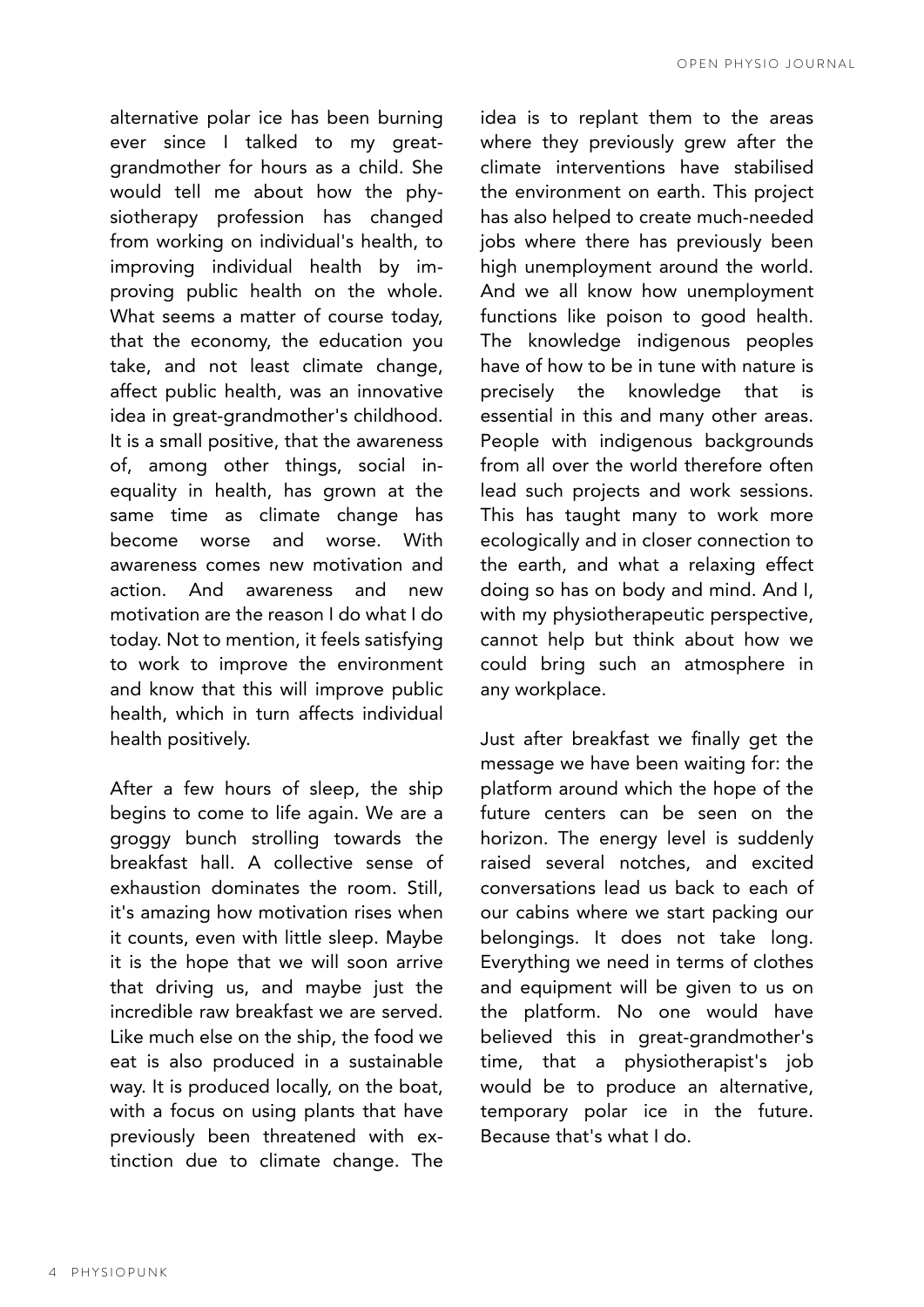With the help of innovative technology, we have managed to solve several issues in one. After the measures taken to stop the melting of sea ice in the Arctic did not work, it was the creative dream of a child that led to where we are today. The child had dreamed of a machine that manages to catch all the microplastic that floated around in the sea and transforms this into snow so that the child could make a snowman in the garden in the middle of summer. This dream was then gradually followed up on. For the alternative ice we are producing is made precisely from all the microplastic that have moved around in

 $cc$ *T O D AY W E K N O W T H A T I T I S A C O M P R E H E N S I V E T A S K T O R E S T O R E T H E N A T U R E , E C O S Y S T E M S A N D S Y M B I O S I S T H A T E X I S T E D B E F O R E , A N D WE KNOW IT WILL TAKE* **TIME. BUT IT IS THE** *T H O U G H T, H O P E A N D* **DREAM OF HOW IT** WILL LOOK AND BE *T H A T I N S P I R E S A N D M O T I VA T E S .*

the ocean. On the platform, these microplastics are treated to make it less susceptible to weather, wind and natural forces. Today we have managed to produce only a few square kilometre, but soon it will cover large parts of the Arctic. There it will lie and reflect the

sunlight out back into space, while protecting the ocean from absorbing so much of the light and heat from the sun and insulating the sea from the air and the temperature differences between them. In addition, with the help of technology we can regulate the temperature in the "plastic" so that it can help cool down or heat the surroundings depending on what the need is. And when the environment has stabilised as a result of all the other environmental measures taken around the world, a new sea ice will be produced that will work in the same way as the original sea ice did.

While it's sad to think that I probably won't live long enough to see this last part of the plan, I'm still grateful to be a part of the process we are in now. Technology and our way of thinking about the future have never been so groundbreaking. In the past, it was difficult to break through with a climate plan that would only show results after several decades. Today we know that it is a comprehensive task to restore the nature, ecosystems and symbiosis that existed before, and we know it will take time. But it is the thought, hope and dream of how it will look and be that inspires and motivates.

I often think and dream about the future when all this work will show the results we hope for: There is less extreme weather, which causes less damage to cities and countryside, which will also give us the opportunity to leave the house without 10 different jackets in our backpack. Biodiversity is back and teeming with more life than